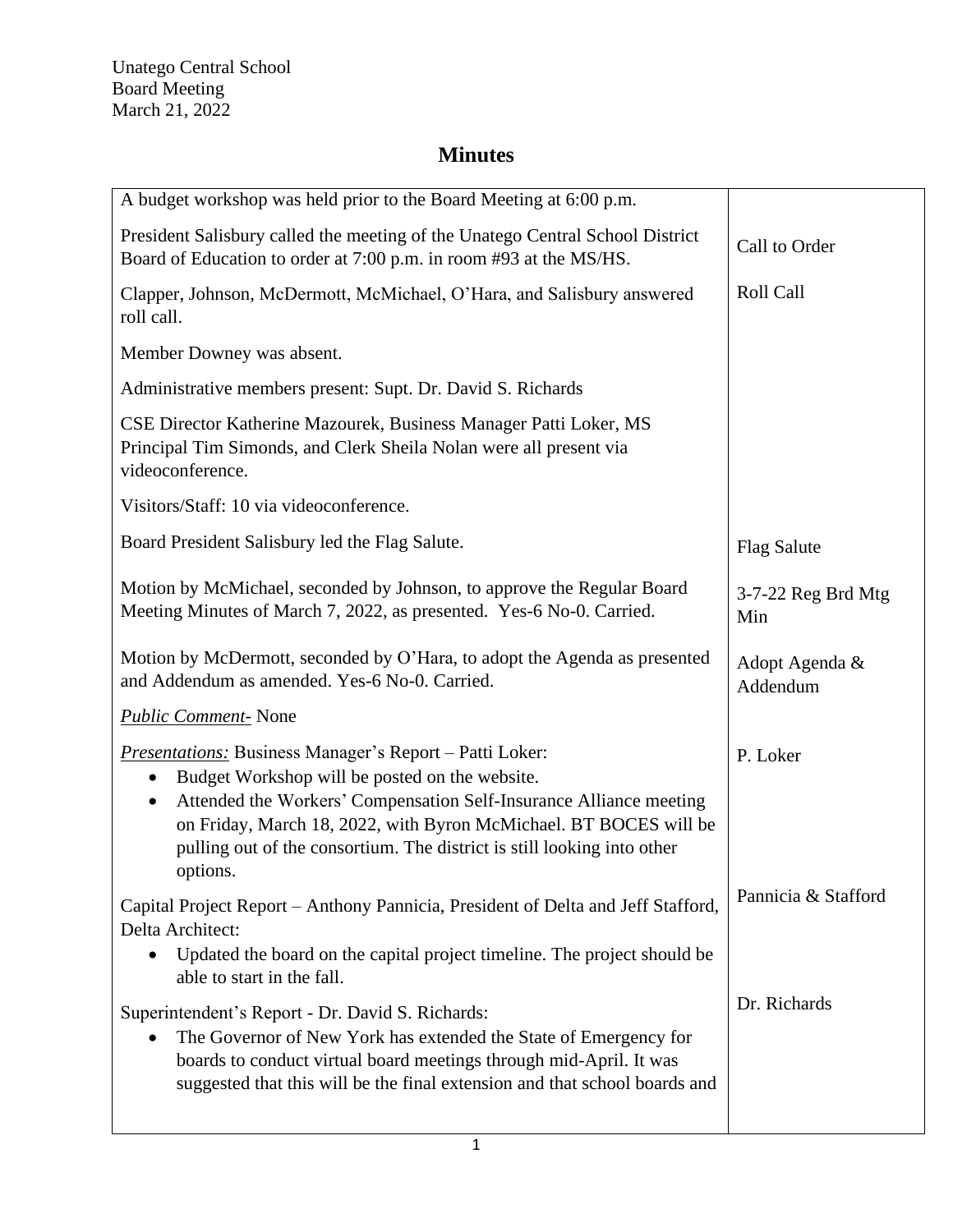| other public bodies "should be preparing now to resume in-person<br>meetings."                                                                                                                                                                                                                                                                                                                                                                                                                                                                                                                                                                                                                                                                                                                                                                                                                                                                                                                                      |                                                                    |
|---------------------------------------------------------------------------------------------------------------------------------------------------------------------------------------------------------------------------------------------------------------------------------------------------------------------------------------------------------------------------------------------------------------------------------------------------------------------------------------------------------------------------------------------------------------------------------------------------------------------------------------------------------------------------------------------------------------------------------------------------------------------------------------------------------------------------------------------------------------------------------------------------------------------------------------------------------------------------------------------------------------------|--------------------------------------------------------------------|
| Updated the board on the State Budget. There is a proposed 3% increase<br>٠<br>in Foundation Aid.<br>The Senate is also proposing an increase the limit of capital projects<br>$\bullet$<br>from a minimum of $$100,000$ to $$250,000$ and up to a maximum of<br>\$500,000.<br>A lot of talk about electric school buses and how they are going to be<br>$\bullet$<br>funded.<br>March 24 is the CASSC workshop starting at 6:00 p.m. in the board<br>$\bullet$<br>room with a light meal before the workshop at 5:30 p.m.<br>The Office of State Comptrollers completed their Technology Audit.<br>$\bullet$<br>The results will be posted to the website.<br>The Franklin/Unatego Sports Merger Committee met last week to<br>$\bullet$<br>discuss merging modified softball, baseball, and track and field, along<br>with JV softball at this point. The Unatego Booster Club has offered to<br>buy new uniforms with both school's names on them.<br>Looking into fall sports to see if merging will be needed. |                                                                    |
| <b>Administrative Action</b><br>Motion by McDermott, seconded by McMichael, to approve the following<br>resolutions 4.1-4.22 as presented and 4.23 as amended. Yes-6 No-0. Carried.                                                                                                                                                                                                                                                                                                                                                                                                                                                                                                                                                                                                                                                                                                                                                                                                                                 |                                                                    |
| Warrants and Budget Status Reports were given to the Board for information<br>only.                                                                                                                                                                                                                                                                                                                                                                                                                                                                                                                                                                                                                                                                                                                                                                                                                                                                                                                                 | <b>Monthly Reports</b>                                             |
| RESOLVED: Upon the recommendation of the Superintendent of Schools that<br>this Board does hereby approve the Treasurer's Report as presented.                                                                                                                                                                                                                                                                                                                                                                                                                                                                                                                                                                                                                                                                                                                                                                                                                                                                      | Treasurer's Report                                                 |
| RESOLVED: Upon the recommendation of the Superintendent of Schools that<br>this Board does hereby approve transportation request to and from Otsego<br>Christian Academy as presented.                                                                                                                                                                                                                                                                                                                                                                                                                                                                                                                                                                                                                                                                                                                                                                                                                              | <b>Approve Transportation</b><br>Request-OCA                       |
| RESOLVED: Upon the recommendation of the Superintendent of Schools that<br>this Board does hereby approve the 2022-2023 Unatego Instructional Calendar<br>as presented.                                                                                                                                                                                                                                                                                                                                                                                                                                                                                                                                                                                                                                                                                                                                                                                                                                             | Approve Instructional<br>Calendar for 22-23                        |
| RESOLVED: Upon the recommendation of the Superintendent of Schools that<br>this Board does hereby establish the Mark Hendrickson Memorial scholarship<br>as presented.                                                                                                                                                                                                                                                                                                                                                                                                                                                                                                                                                                                                                                                                                                                                                                                                                                              | Approve Establishment<br>of M. Hendrickson<br>Memorial Scholarship |
|                                                                                                                                                                                                                                                                                                                                                                                                                                                                                                                                                                                                                                                                                                                                                                                                                                                                                                                                                                                                                     |                                                                    |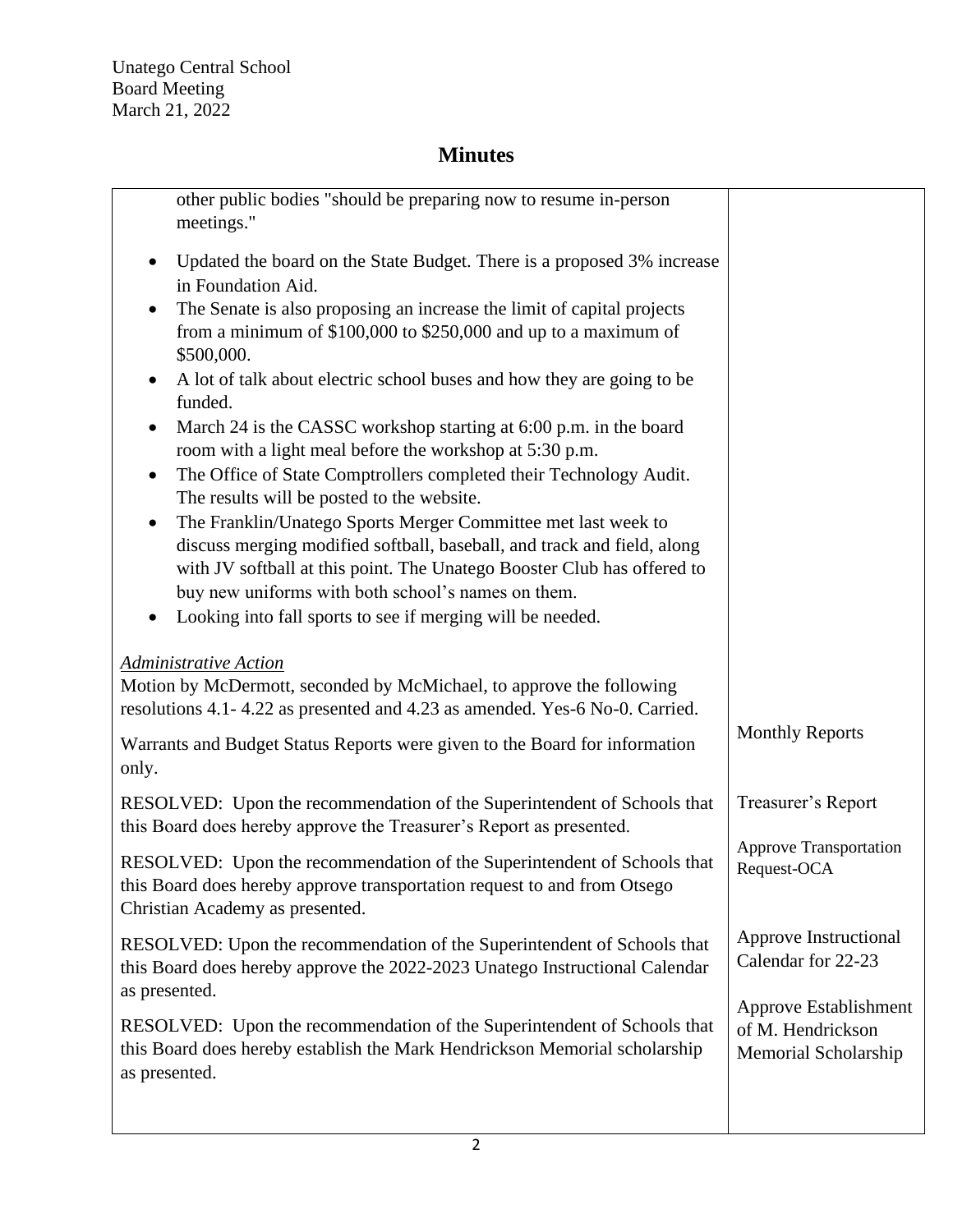| RESOLVED: Upon the recommendation of the Superintendent of Schools that<br>this Board does hereby approve Installment Purchase agreement with Broome-<br>Tioga BOCES as presented.                                                                                                                                                                                                                                                                                                                                                                                                                   | Approve IPA W/B-T<br><b>BOCES</b>                                      |
|------------------------------------------------------------------------------------------------------------------------------------------------------------------------------------------------------------------------------------------------------------------------------------------------------------------------------------------------------------------------------------------------------------------------------------------------------------------------------------------------------------------------------------------------------------------------------------------------------|------------------------------------------------------------------------|
| RESOLVED: Upon the recommendation of the Superintendent of Schools that<br>this Board does hereby approve the Special District Meeting Notice for the<br>Annual Budget Vote May 17, 2022, as presented.                                                                                                                                                                                                                                                                                                                                                                                              | <b>Approve Legal Notice</b><br>for Annual Budget<br>Vote, May 17, 2022 |
| *NOTICE OF ANNUAL SCHOOL DISTRICT BUDGET HEARING,<br>BUDGET VOTE, AND ELECTION OF BOARD MEMBERS FOR THE<br><b>UNATEGO CENTRAL SCHOOL*</b>                                                                                                                                                                                                                                                                                                                                                                                                                                                            |                                                                        |
| NOTICE IS HEREBY GIVEN that the Annual Budget Hearing of the<br>inhabitants of the Unatego Central School, qualified to vote at school meetings<br>in said District, will be held at the Unatego Middle/Senior High School in the<br>Town of Otego, New York, on Monday, May 2, 2022, at 6:30 p.m. where the<br>proposed school district budget for the 2022-2023 school year shall be<br>presented.                                                                                                                                                                                                 |                                                                        |
| NOTICE IS HEREBY GIVEN that the Annual District Budget Vote for those<br>qualified to vote in said District to vote upon the appropriation of the necessary<br>funds to meet the estimated expenditures or any propositions involving the<br>expenditure of money or the authorizing of levy of taxes, as well as the election<br>of members of the Board of Education, shall be held at the Unatego MS/Senior<br>High School in the Town of Otego, New York, on Tuesday, May 17, 2022,<br>between the hours of 12:00 noon and 9:00 p.m. for such business as is<br>authorized by the Education Law. |                                                                        |
| NOTICE IS ALSO GIVEN that a copy of the statement of the amount of<br>money which will be required for the ensuing year for school purposes may be<br>obtained by any taxpayer in the District during the fourteen days immediately<br>preceding the vote except Saturday, Sunday, or holidays between the hours of<br>8:00 a.m. and 3:30 p.m. at the Unatego Elementary School, Unadilla, New<br>York, and the Unatego MS/Senior High School, 2641 State Hwy 7, Otego, New<br>York.                                                                                                                 |                                                                        |
| NOTICE IS ALSO GIVEN that Petitions nominating candidates for the office<br>of Member of the Board of Education must be filed with the Clerk of the<br>District between the hours of 8:00 a.m. and 3:30 p.m. and not later than 4:00<br>p.m. on April 18, 2022. The following vacancies are to be filled:                                                                                                                                                                                                                                                                                            |                                                                        |
| a) A three-year term ending June 30, 2025, currently held by Jay<br>McDermott                                                                                                                                                                                                                                                                                                                                                                                                                                                                                                                        |                                                                        |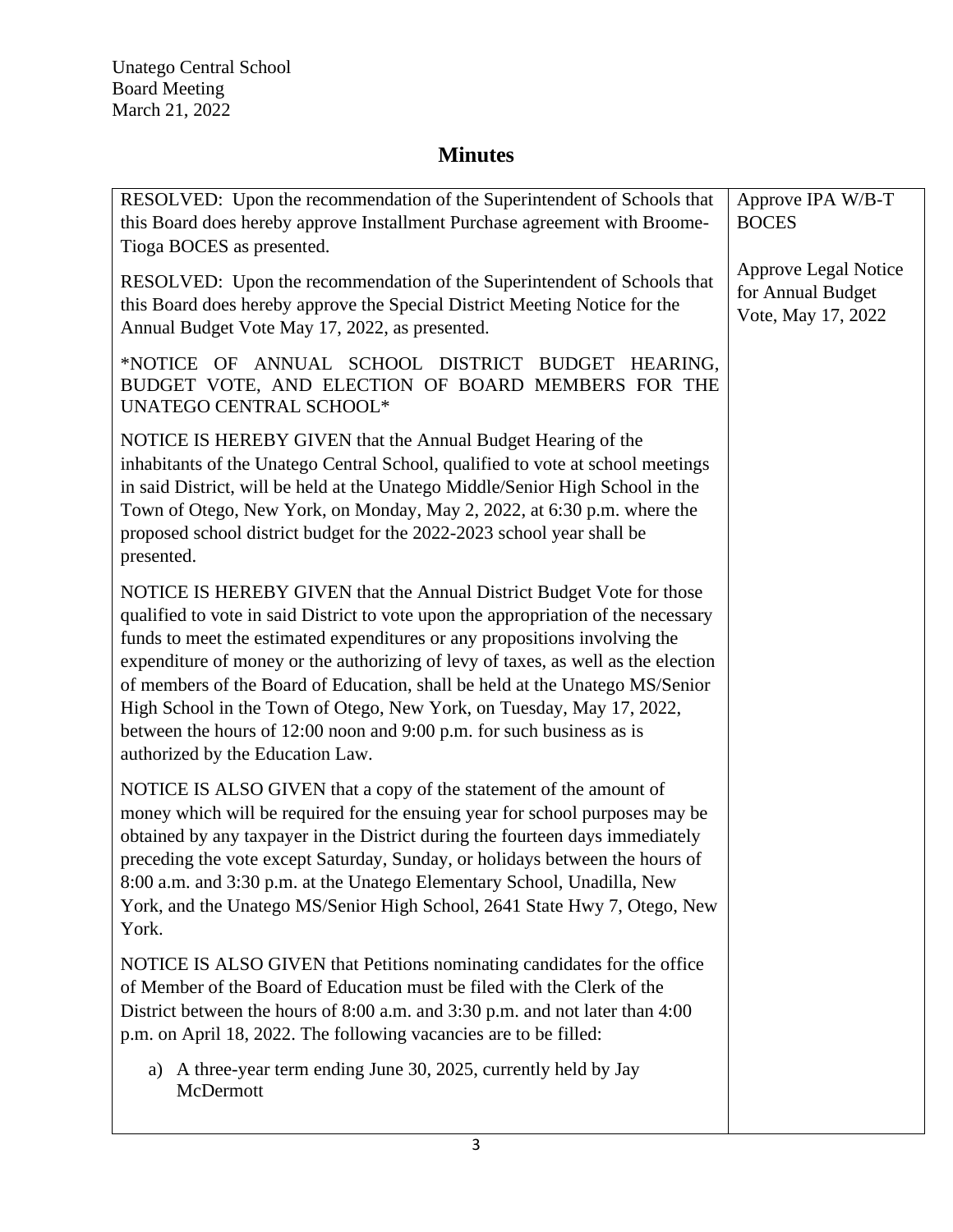Unatego Central School Board Meeting March 21, 2022

## **Minutes**

*Candidates do not run for a specific seat but rather all vacant seats are "at large," meaning that each nominee is eligible for every vacancy, rather than only one specific seat*. Each petition must be directed to the Clerk of the District, be signed by at least twenty-five qualified voters of the District and shall state the name and physical residence (911 address) of the candidate and physical address (911 address) of each signer. The candidate must meet all of the other requirements to run for the board. These include being qualified voters and having lived in the district continuously for one year prior to the election. Any taxpayer may submit a petition to add a proposition to the ballot. The petition must have 25 signatures and be filed with the Clerk of the District no later than 5pm on April 18, 2022. Any petition shall be rejected by the Board of Education if the purpose of the proposition is not within the powers of the voters, or where the expenditure of money is required for the proposition and such proposition fails to include the necessary specific appropriation. The individuals receiving the highest number of votes shall be elected to the vacancies.

NOTICE IS ALSO GIVEN that any proposition that is required to be included for vote shall be submitted in writing by means of a petition signed by at least 25 qualified voters, stating the residence of each signer, which proposition shall be filed with the Board of Education not later than 30 days before the date of the election as set forth in this notice unless a greater number of days is required by statute. Any proposition shall be rejected by the Board of Education if the purpose of the proposition is not within the powers of the voters, or where the expenditure of monies is required for the proposition and such proposition fails to include the necessary specific appropriation.

NOTICE IS ALSO GIVEN that all eligible voters are entitled to an absentee ballot. You are an eligible voter if you are 1) a U.S. citizen, 2) eighteen years of age or older, 3) a resident of the school district for at least 30 days before the vote, 4) and not otherwise disqualified to vote by law. Applications for absentee ballots may be obtained at the District Clerk's office from 8:00 a.m. to 3:30 p.m. Completed applications are to be submitted to the Clerk of the District no later than seven days prior to the scheduled date of the vote (if done by mail) or the day before the vote if the ballot is to be delivered personally to the absentee voter. Absentee ballots are to be submitted no later than 5:00 p.m. on May 17, 2022, to the district office.

NOTICE IS ALSO GIVEN that Military voters who are qualified voters of the School District may apply for a military ballot by requesting an application from the District Clerk. For a military voter to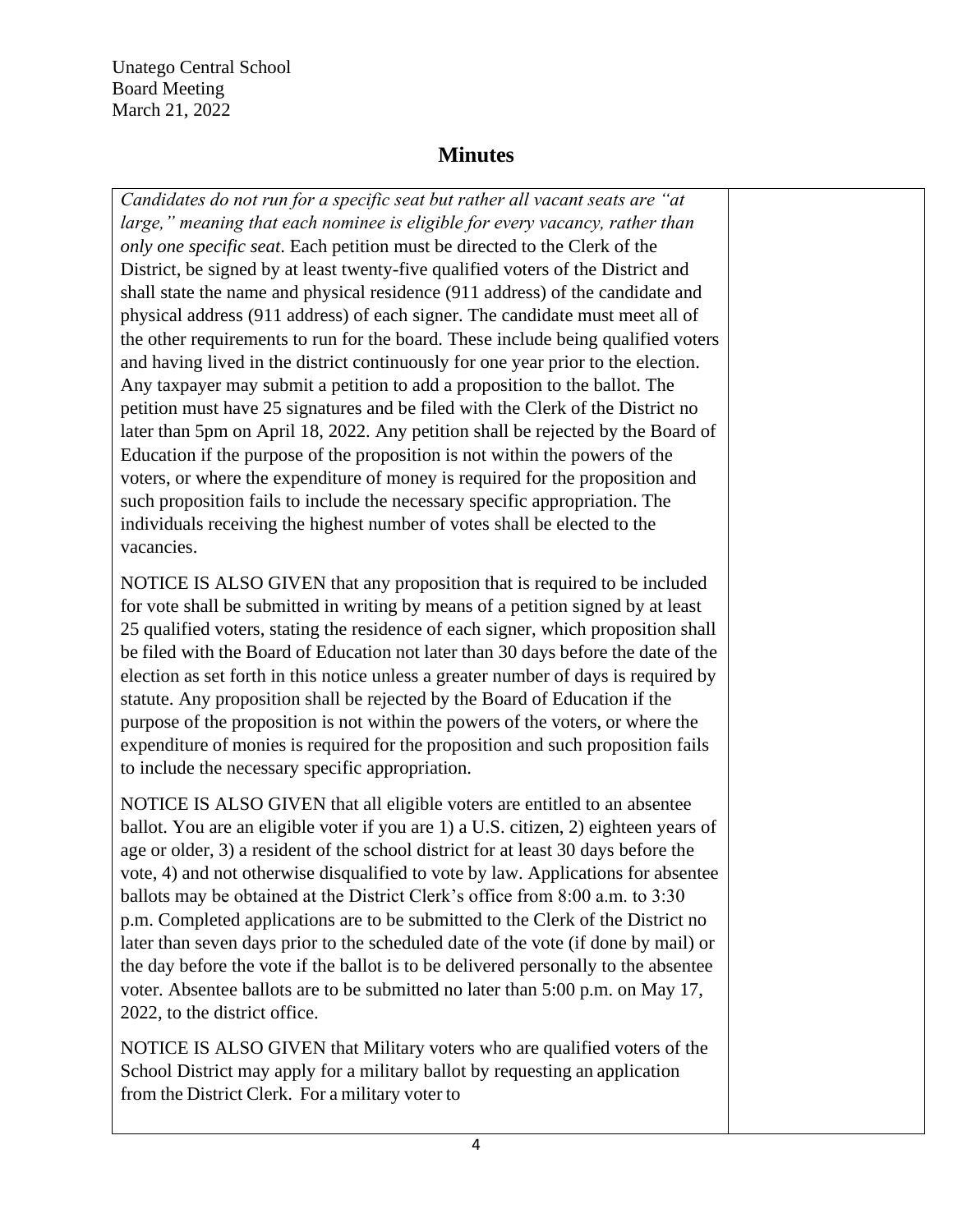Unatego Central School Board Meeting March 21, 2022

| be issued a military ballot, the District Clerk must have received a valid ballot<br>application no later than 4:00 pm on April 19, 2022. In a request for a military<br>ballot application or ballot, the military voter may indicate their preference for<br>receiving the application or ballot by mail, facsimile transmission, or electronic<br>mail. The School District will transmit military ballots to military voters on<br>April 22, 2022. Completed military ballots must be received by the School<br>District by 5:00 p.m. on May 17, 2022, in order to be counted.<br>A list of all persons to whom absentee ballots shall have been issued will be<br>available for public inspection in the office of the District Clerk on each of the<br>five (5) days prior to the date of the Annual Meeting and Election, weekdays<br>between the hours of 8:00 a.m. and 3:30 p.m., at the office of the District clerk.<br>Such list will also be posted at the polling place at the Annual Meeting and<br>Election of members of the Board of Education. |                                                                                                                                                          |                                                               |
|-------------------------------------------------------------------------------------------------------------------------------------------------------------------------------------------------------------------------------------------------------------------------------------------------------------------------------------------------------------------------------------------------------------------------------------------------------------------------------------------------------------------------------------------------------------------------------------------------------------------------------------------------------------------------------------------------------------------------------------------------------------------------------------------------------------------------------------------------------------------------------------------------------------------------------------------------------------------------------------------------------------------------------------------------------------------|----------------------------------------------------------------------------------------------------------------------------------------------------------|---------------------------------------------------------------|
| March 21, 2022                                                                                                                                                                                                                                                                                                                                                                                                                                                                                                                                                                                                                                                                                                                                                                                                                                                                                                                                                                                                                                                    | By order of the Board of Education of<br>the Unatego Central School District<br>By: Sheila Nolan<br><b>District Clerk</b>                                |                                                               |
| RESOLVED: Upon the recommendation of the Superintendent of Schools that<br>this Board does hereby approve Unit Cost Methodology as presented (2022-<br>2023 BOCES Services).                                                                                                                                                                                                                                                                                                                                                                                                                                                                                                                                                                                                                                                                                                                                                                                                                                                                                      |                                                                                                                                                          | Approve Unit Cost<br>Methodology                              |
| RESOLVED: Upon the recommendation of the Superintendent of Schools that<br>this Board does hereby approve sports merger between Unatego CSD and<br>Franklin CSD for JV Softball for the 2021-2022 school year as presented.                                                                                                                                                                                                                                                                                                                                                                                                                                                                                                                                                                                                                                                                                                                                                                                                                                       |                                                                                                                                                          | <b>Approve Sports Merger</b><br>W/Franklin CSD-JV<br>Softball |
| RESOLVED: Upon the recommendation of the Superintendent of Schools that<br>this Board does hereby approve the recommendation to award the athletic field<br>maintenance RFP to Greener World as presented.                                                                                                                                                                                                                                                                                                                                                                                                                                                                                                                                                                                                                                                                                                                                                                                                                                                        |                                                                                                                                                          | Award Athletic RFP to<br>Greener World                        |
| 2021-2022 school year as presented.                                                                                                                                                                                                                                                                                                                                                                                                                                                                                                                                                                                                                                                                                                                                                                                                                                                                                                                                                                                                                               | RESOLVED: Upon the recommendation of the Superintendent of Schools that<br>this Board does hereby appoint Michael Simile as a substitute teacher for the | Appoint M. Simile-Sub<br>Teacher<br>Appoint P. Umbra-Ret.     |
| this Board does hereby appoint Piper Umbra as a returning substitute<br>teacher/aide/LTA/clerical for the 2021-2022 school year as presented.                                                                                                                                                                                                                                                                                                                                                                                                                                                                                                                                                                                                                                                                                                                                                                                                                                                                                                                     | RESOLVED: Upon the recommendation of the Superintendent of Schools that                                                                                  | Sub Teacher/Aide/LTA<br>/Clerical                             |
| RESOLVED: Upon the recommendation of the Superintendent of Schools that<br>this Board does hereby accept Stacy Laragione's resignation as bus aide,<br>effective March 11, 2022, as presented.                                                                                                                                                                                                                                                                                                                                                                                                                                                                                                                                                                                                                                                                                                                                                                                                                                                                    |                                                                                                                                                          | Accept Resignation-S.<br>Laragione, Bus Aide                  |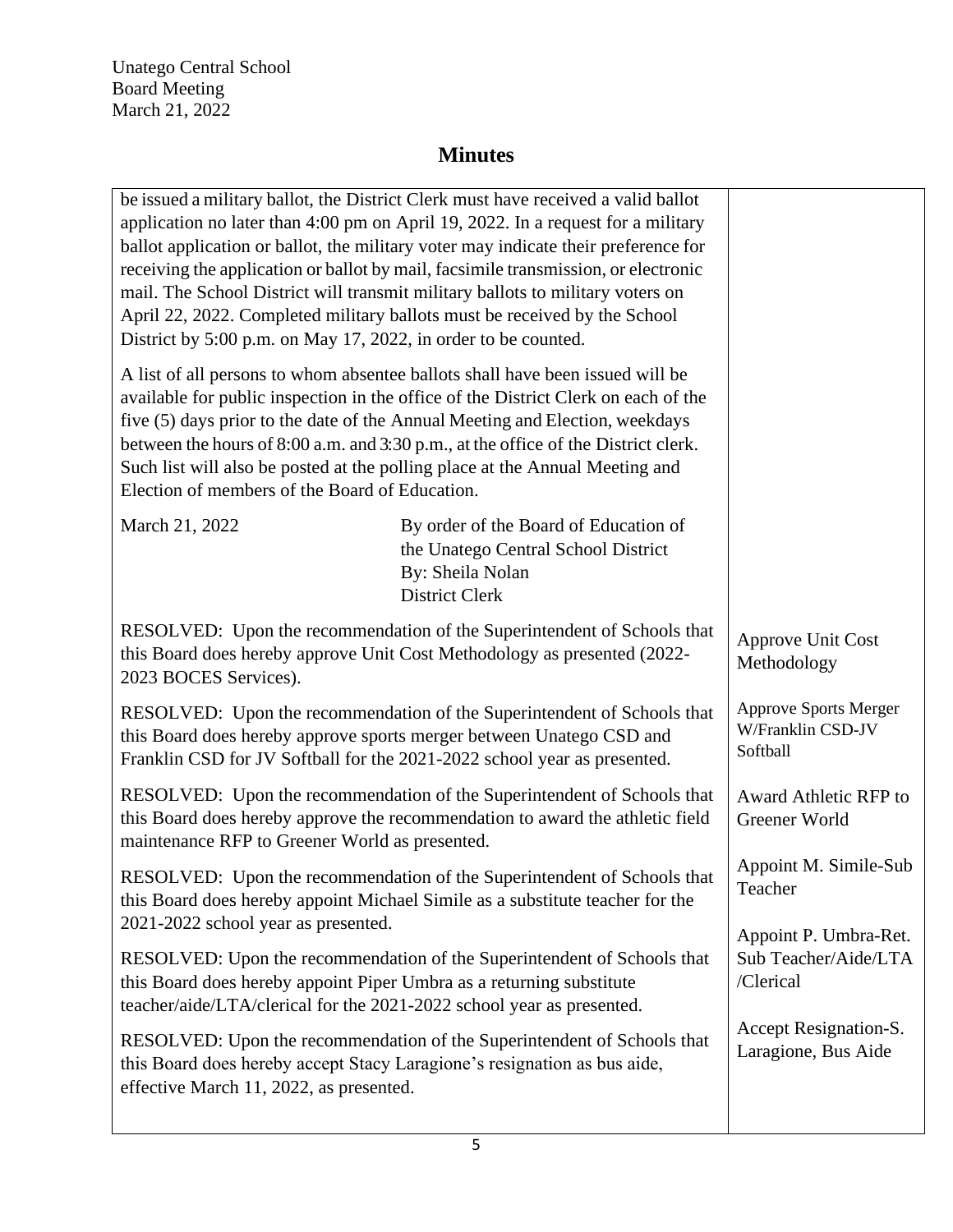Unatego Central School Board Meeting March 21, 2022

| RESOLVED: Upon the recommendation of the Superintendent of Schools that<br>this Board does hereby appoint Hannah Taggart as a substitute teacher/aide/<br>LTA for the 2021-2022 school year as presented.                                                                                                                                                                                                                                                                                                                                                                                                                                           | Appoint H. Taggart-<br>Sub Teacher/Aide/LTA           |
|-----------------------------------------------------------------------------------------------------------------------------------------------------------------------------------------------------------------------------------------------------------------------------------------------------------------------------------------------------------------------------------------------------------------------------------------------------------------------------------------------------------------------------------------------------------------------------------------------------------------------------------------------------|-------------------------------------------------------|
| RESOLVED: Upon the recommendation of the Superintendent of Schools that<br>this Board does hereby appoint Bonnie Goss-Beisler to a 52-week probationary<br>appointment as a bus driver at a rate of \$17.80/hr., effective March 22, 2022,                                                                                                                                                                                                                                                                                                                                                                                                          | Appoint Prob. Appt.-B.<br>Goss-Beisler, Bus<br>Driver |
| and ending March 21, 2023, as presented.<br>RESOLVED: Upon the recommendation of the Superintendent of Schools that<br>this Board does hereby appoint Savannah Jackson as an elementary substitute<br>aide for the 2021-2022 school year as presented.                                                                                                                                                                                                                                                                                                                                                                                              | Appoint S. Jackson-<br>Sub Elementary Aide            |
| RESOLVED: Upon the recommendation of the Superintendent of Schools that<br>this Board does hereby appoint Dorothy Rudolph as a long-term substitute<br>teacher for 5 <sup>th</sup> grade ELA, effective March 22, 2022 (Karen Telarico-medical<br>leave) as presented.                                                                                                                                                                                                                                                                                                                                                                              | Appoint D. Rudolph-<br>Long-Term Sub<br>Teacher       |
| RESOLVED: Upon the recommendation of the Superintendent of Schools that<br>this Board does hereby appoint Jacqueline Smith, to a three-year probationary<br>appointment in the tenure area of Elementary Education Teacher effective date<br>April 21, 2022, and ending April 20, 2025, Masters Step 9, salary \$60,043 pro-<br>rated, as presented. (Replaces, Kelly Post)                                                                                                                                                                                                                                                                         | Appoint J. Smith-<br><b>Elementary AIS</b><br>Teacher |
| This expiration date is tentative and conditional only. Except to the extent<br>required by the applicable provisions of Section 3012 of the Education Law, in<br>order to be granted tenure the teacher must receive composite or overall annual<br>professional performance review ratings pursuant to Section 3012-c and/or<br>3012-d of the Education Law of either effective or highly effective in at least<br>two (2) of the three (3) preceding years, and if the teacher receives an<br>ineffective composite or overall rating in the final year of the probationary<br>period the teacher shall not be eligible for tenure at that time. |                                                       |
| RESOLVED: Upon the recommendation of the Superintendent of Schools that<br>this Board does hereby approve coaches for the spring sports season as<br>presented.                                                                                                                                                                                                                                                                                                                                                                                                                                                                                     | Approve Coaches for<br><b>Spring Sports</b>           |
| RESOLVED: Upon the recommendation of the Superintendent of Schools that<br>this Board does hereby appoint Kacey Theobald as a substitute nurse/clerical<br>for the 2021-2022 school year as presented.                                                                                                                                                                                                                                                                                                                                                                                                                                              | Appoint K. Theobald-<br><b>Sub Nurse</b>              |
|                                                                                                                                                                                                                                                                                                                                                                                                                                                                                                                                                                                                                                                     |                                                       |